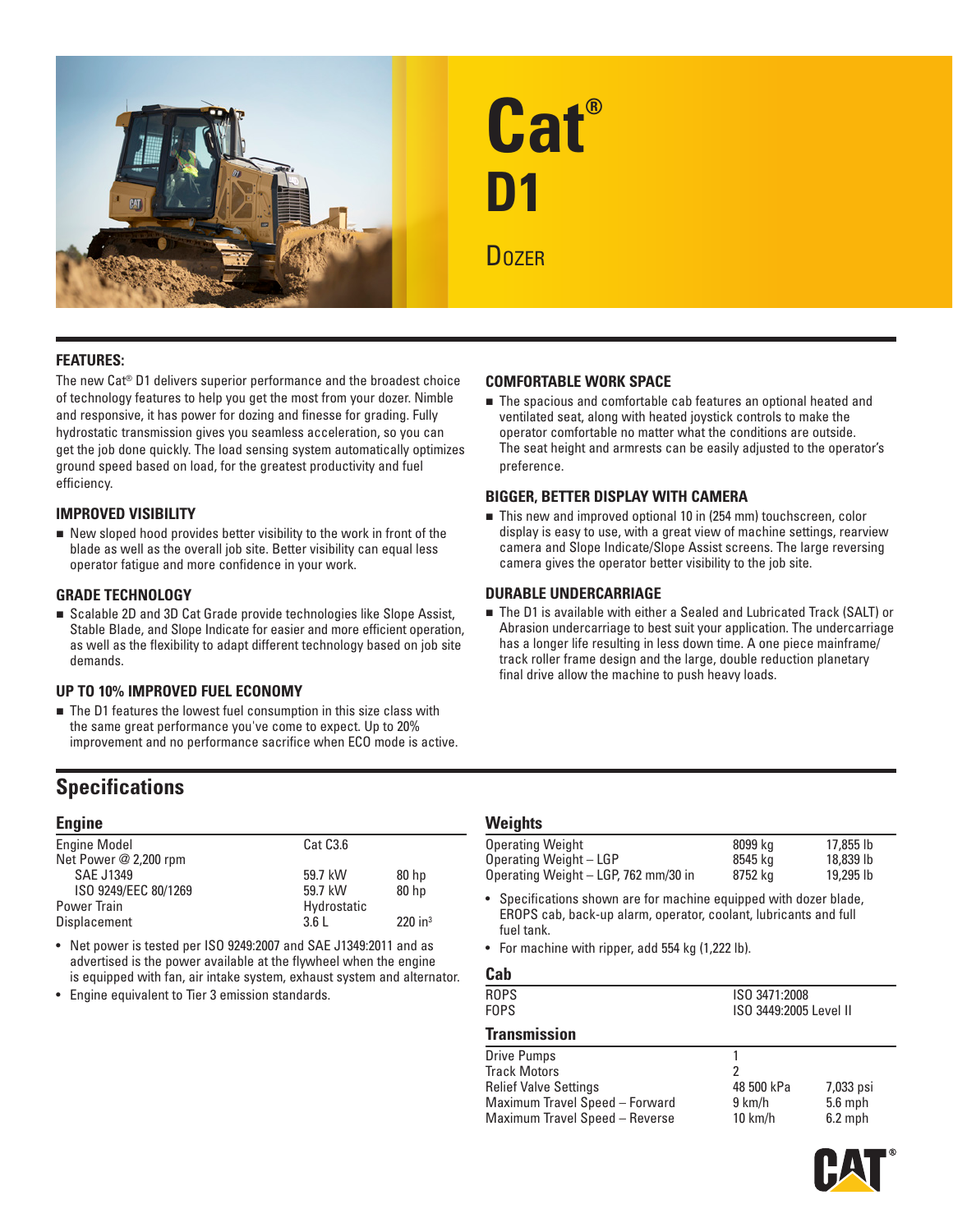# **D1 Dozer**

### **Undercarriage**

| Number of Rollers (each side)            | 6                |            |
|------------------------------------------|------------------|------------|
| Number of Shoes (each side) - Sealed and |                  |            |
| Lubricated Track (SALT) Undercarriage    | 43               |            |
| Number of Shoes (each side) –            |                  |            |
| Abrasion Undercarriage                   | 38               |            |
| Shoe Width                               | $406 \text{ mm}$ | $16$ in    |
| Shoe Width - LGP                         | 635 mm           | $25$ in    |
| Shoe Width - LGP, 762 mm (30 in)         | 762 mm           | 30 in      |
| Length of Track on Ground                | 2248 mm          | 89 in      |
| Length of Track on Ground - LGP          | 2248 mm          | 89 in      |
| Length of Track on Ground - LGP,         |                  |            |
| 762 mm (30 in)                           | 2248 mm          | 89 in      |
| <b>Track Gauge</b>                       | 1495 mm          | 59 in      |
| Track Gauge - LGP                        | 1725 mm          | 68 in      |
| Track Gauge $-$ LGP, 762 mm (30 in)      | 1860 mm          | 73 in      |
| <b>Ground Pressure</b>                   | 44.5 kPa         | $6.45$ psi |
| Ground Pressure - LGP                    | 29.9 kPa         | 4.3 psi    |
| Ground Pressure - LGP, 762 mm (30 in)    | 25.5 kPa         | 3.7 psi    |
|                                          |                  |            |

### **Service Refill Capacities**

| <b>Fuel Tank</b>              | 195 L           | $51.5$ gal |
|-------------------------------|-----------------|------------|
| <b>Crankcase and Filter</b>   | 10.5L           | $2.8$ gal  |
| Final Drives, (each side)     | 10 <sub>L</sub> | $2.6$ gal  |
| Final Drives, LGP (each side) | 10 <sub>L</sub> | $2.6$ gal  |
| <b>Cooling System</b>         | 19 I            | $4.2$ gal  |
| Transmission/Hydraulic Tank   | 90 L            | $23.8$ gal |

### **Hydraulic Controls**

| Pump Output                  | 65 L/min   | 17.2 gal/min |
|------------------------------|------------|--------------|
| <b>Relief Valve Settings</b> | 20 600 kPa | 2,988 psi    |

### **Ripper** Type **Parallelogram** Number of Shanks 3 Maximum Digging Depth 337.5 mm 13.3 in Maximum Reach at Ground Line 766 mm 30.2 in Maximum Ground Clearance Under Tip 448 mm 17.6 in Overall Width 1710 mm 67.3 in Height 165 mm 6.5 in Weight **1,222 lb Winch** Weight 610 kg 1,345 lb Winch Drive Electronic Muslim Hydrostatic<br>Control Hydraulic Hydraulic Speed Variable Winch Length 705 mm 27.76 in Overall Width 741 mm Drum Diameter 254 mm 10 in Drum Width 274 mm 10.8 in<br>
274 mm 10.8 in 271.5 mm 6.75 in **Throat Clearance** Rope Diameter – recommended 16 mm 0.63 in Rope Diameter – optional 19 mm 0.75 in Drum Capacity – recommended cable 113 m 371 ft Drum Capacity – optional cable 78 m 256 ft Maximum Line Pull – bare drum 18 144 kg 40,000 lb<br>Maximum Line Pull – full drum 11 340 kg 25,000 lb Maximum Line Pull – full drum Maximum Line Speed – bare drum 40 m/min 131 ft/min Maximum Line Speed – full drum 63 m/min 207 ft/min

### **Air Conditioning System**

The air conditioning system on this machine contains the fluorinated greenhouse gas refrigerant R134a (Global Warming Potential = 1430). The system contains 1.8 kg of refrigerant which has a CO<sub>2</sub> equivalent of 2.574 metric tonnes.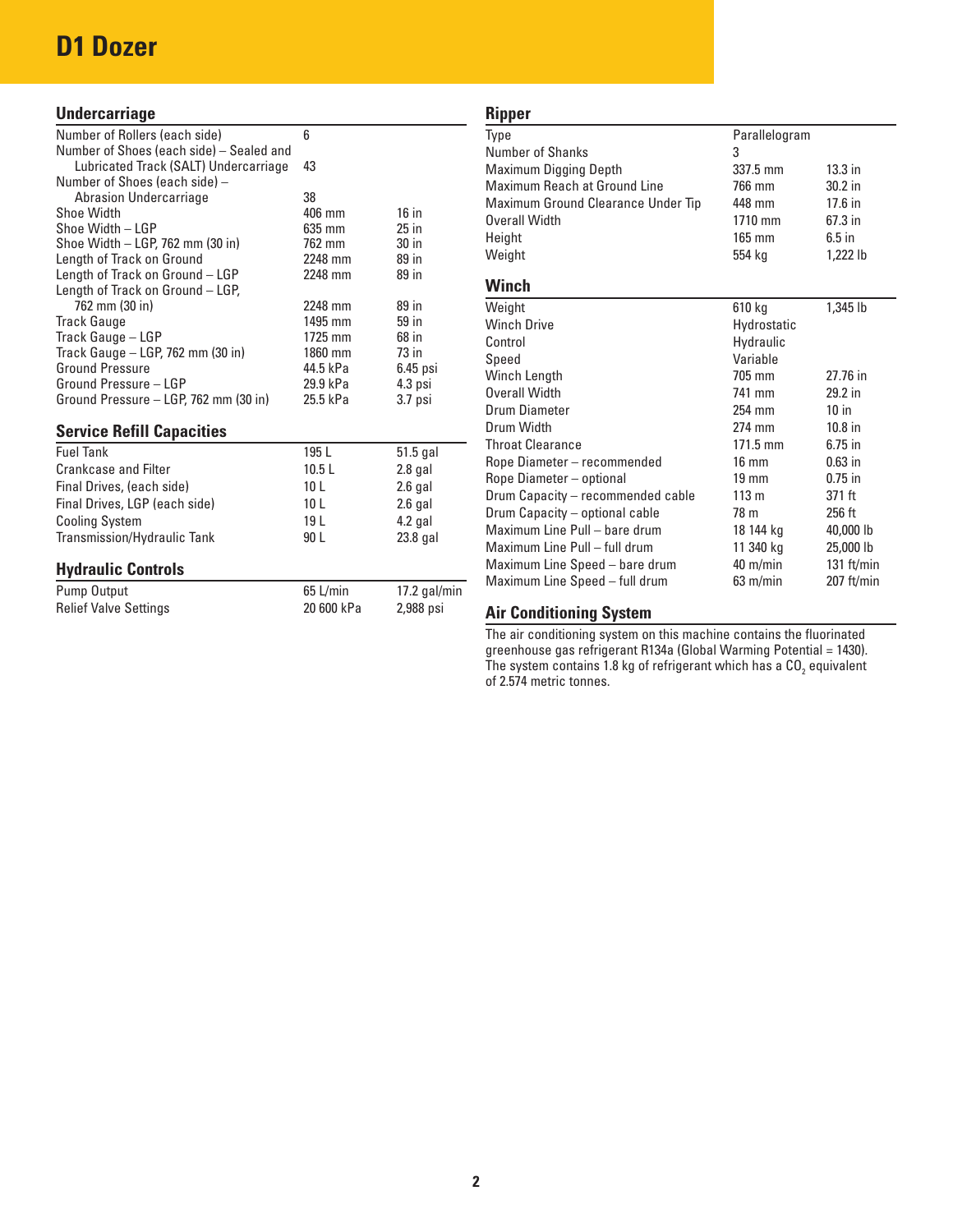

# **Dimensions\***

|                                                       | <b>Standard</b>              |                        | <b>LGP</b>                   |                        | LGP, 762 mm (30 in) |          |
|-------------------------------------------------------|------------------------------|------------------------|------------------------------|------------------------|---------------------|----------|
| 1 Track Gauge                                         | 1495 mm                      | 58.9 in                | $1725$ mm                    | $67.9$ in              | 1860 mm             | 73 in    |
| <b>2</b> Width of Dozer (standard shoes, no blade)    | 1900 mm                      | 74.8 in                | 2360 mm                      | $92.9$ in              | 2411 mm             | 94.9 in  |
| <b>3</b> Overall Length (with blade)                  | 4273 mm                      | 168 in                 | 4262 mm                      | 167.8 in               | 4262 mm             | 167.8 in |
| 4 Length of Basic Dozer (without blade)               | 3291 mm                      | 129.6 in               | 3291 mm                      | 129.6 in               | 3291 mm             | 129.6 in |
| 5 Dozer Height                                        | 2765 mm                      | $108.9$ in             | 2765 mm                      | $108.9$ in             | 2765 mm             | 108.9 in |
| <b>6</b> Ground Clearance                             | 332 mm                       | $13$ in                | 332 mm                       | $13$ in                | 332 mm              | $13$ in  |
| With Ripper Attachment (add to Length of Basic Dozer) | $1177$ mm                    | 46.3 in                | $1177$ mm                    | 46.3 in                | 1177 mm             | 46.3 in  |
| <b>BLADE</b>                                          | <b>Standard</b>              |                        | <b>LGP</b>                   |                        |                     |          |
| <b>7</b> Blade Width                                  | 2646 mm                      | $104.2$ in             | 3149 mm                      | 124 in                 |                     |          |
| <b>8 Blade Height</b>                                 | $910 \text{ mm}$             | 35.8 <sub>in</sub>     | 860 mm                       | 33.8 <sub>in</sub>     |                     |          |
| <b>9 Blade Lift Height</b>                            | 730 mm                       | 28.7 in                | 730 mm                       | 28.7 in                |                     |          |
| <b>10 Digging Depth</b>                               | 589 mm                       | $23.2$ in              | 583 mm                       | 23.0 <sub>in</sub>     |                     |          |
| 11 Blade Cutting Edge Angle, Adjustable               | $52^{\circ}$ to $58^{\circ}$ |                        | $52^{\circ}$ to $58^{\circ}$ |                        |                     |          |
| Maximum Tilt                                          | 368 mm                       | $14.5$ in              | 438 mm                       | $17.2$ in              |                     |          |
| Maximum Angle (either side)                           | $25^{\circ}$                 |                        | $25^{\circ}$                 |                        |                     |          |
| <b>Blade Width at Maximum Angle</b>                   | 2417 mm                      | $95.2$ in              | 2874 mm                      | $113.1$ in             |                     |          |
| <b>Blade Capacity (SAE)</b>                           | $1.52 \; \mathrm{m}^3$       | $1.99$ yd <sup>3</sup> | $1.99 \text{ m}^3$           | $2.17$ yd <sup>3</sup> |                     |          |
| *Abrasion Undercarriage                               |                              |                        |                              |                        |                     |          |